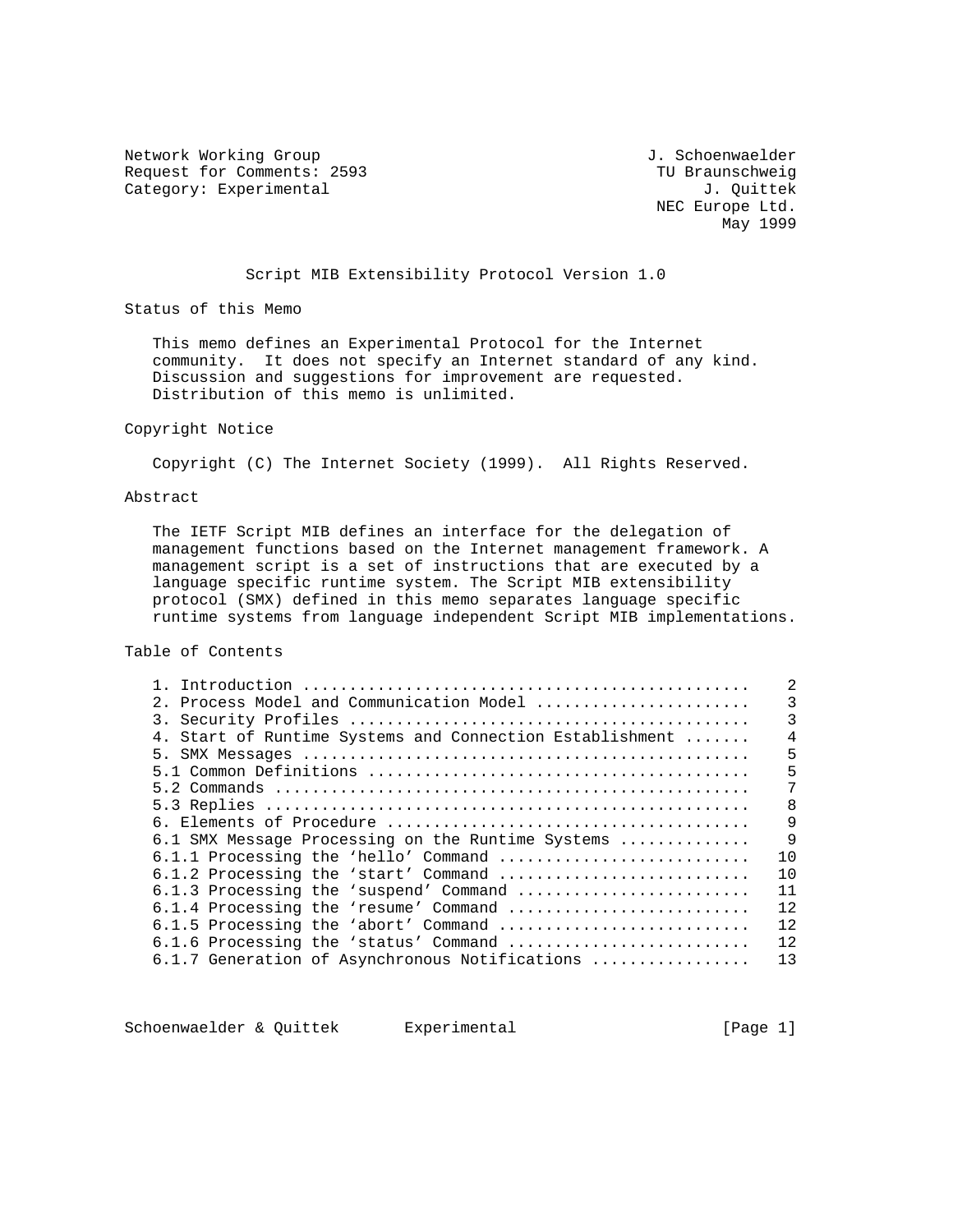| 6.2 SMX Message Processing on the SNMP Agent | 13  |
|----------------------------------------------|-----|
| 6.2.1 Creating a Runtime System              | 13  |
| 6.2.2 Generating the 'hello' Command         | 13  |
| 6.2.3 Generating the 'start' Command         | 14  |
| 6.2.4 Generating the 'suspend' Command       | 15  |
| 6.2.5 Generating the 'resume' Command        | 16  |
| 6.2.6 Generating the 'abort' Command         | 16  |
| $6.2.7$ Generating the 'status' Command      | 17  |
| 6.2.8 Processing Asynchronous Notifications  | 18  |
| 7. An Example SMX Message Flow               | 19  |
|                                              | 19  |
|                                              | 20  |
|                                              | 2.0 |
|                                              | 21  |
|                                              | 2.2 |

### 1. Introduction

 The Script MIB [1] defines a standard interface for the delegation of management functions based on the Internet management framework. In particular, it provides the following capabilities:

- 1. Transfer of management scripts to a distributed manager.
- 2. Initiating, suspending, resuming and terminating management scripts.
- 3. Transfer of arguments for management scripts.
- 4. Monitoring and control of running management scripts.
- 5. Transfer of results produced by management scripts.

 A management script is a set of instructions executed by a language specific runtime system. The Script MIB does not prescribe a specific language. Instead, it allows to control scripts written in different languages that are executing concurrently.

 The Script MIB Extensibility protocol (SMX) defined in this memo can be used to separate language specific runtime systems from the runtime system independent Script MIB implementations. The lightweight SMX protocol can be used to support different runtime systems without any changes to the language neutral part of a Script MIB implementation.

 Examples of languages and runtime systems considered during the design of the SMX protocol are the Java virtual machine [2] and the Tool Command Language (Tcl) [3]. Other languages with comparable

Schoenwaelder & Quittek Experimental [Page 2]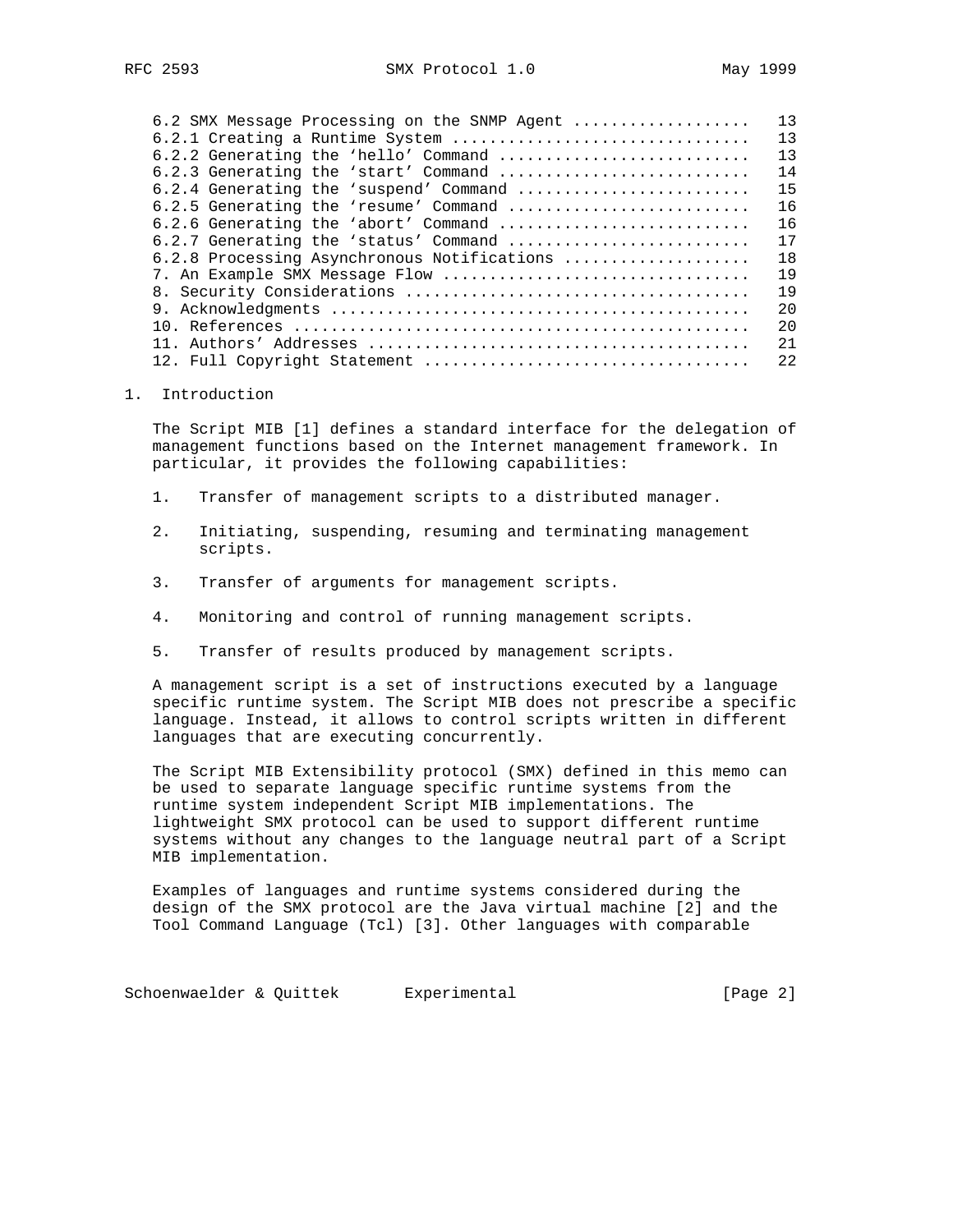features should be easy to integrate as well.

2. Process Model and Communication Model

 Figure 1 shows the process and communication model underlying the SMX protocol. The language and runtime system independent SNMP agent implementing the Script MIB communicates with one ore more runtime systems via the SMX protocol. A runtime system may be able to execute one or multiple scripts simultaneously (multi-threading). The SMX protocol supports multi-threading, but it does not require multi threaded runtime systems.

 The SMX protocol uses a local storage device (usually implemented on top of the local file system) to transfer scripts from the SNMP agent to the runtime systems. The SNMP agent has read and write access to the script storage device while the runtime systems only need read access. The SMX protocol passes the location of a script in the local storage device to the runtime engines. It is then the responsibility of the runtime engines to load the script from the specified location.



Figure 1: SMX process and communication model

### 3. Security Profiles

 Security profiles control what a running script is allowed to do. It is useful to distinguish two different classes of security profiles:

The operating system security profile specifies the set of operating system services that can be used by the operating system level process which executes a script. Under UNIX, this maps to the effective user and group identity for the running

Schoenwaelder & Quittek Experimental Change 31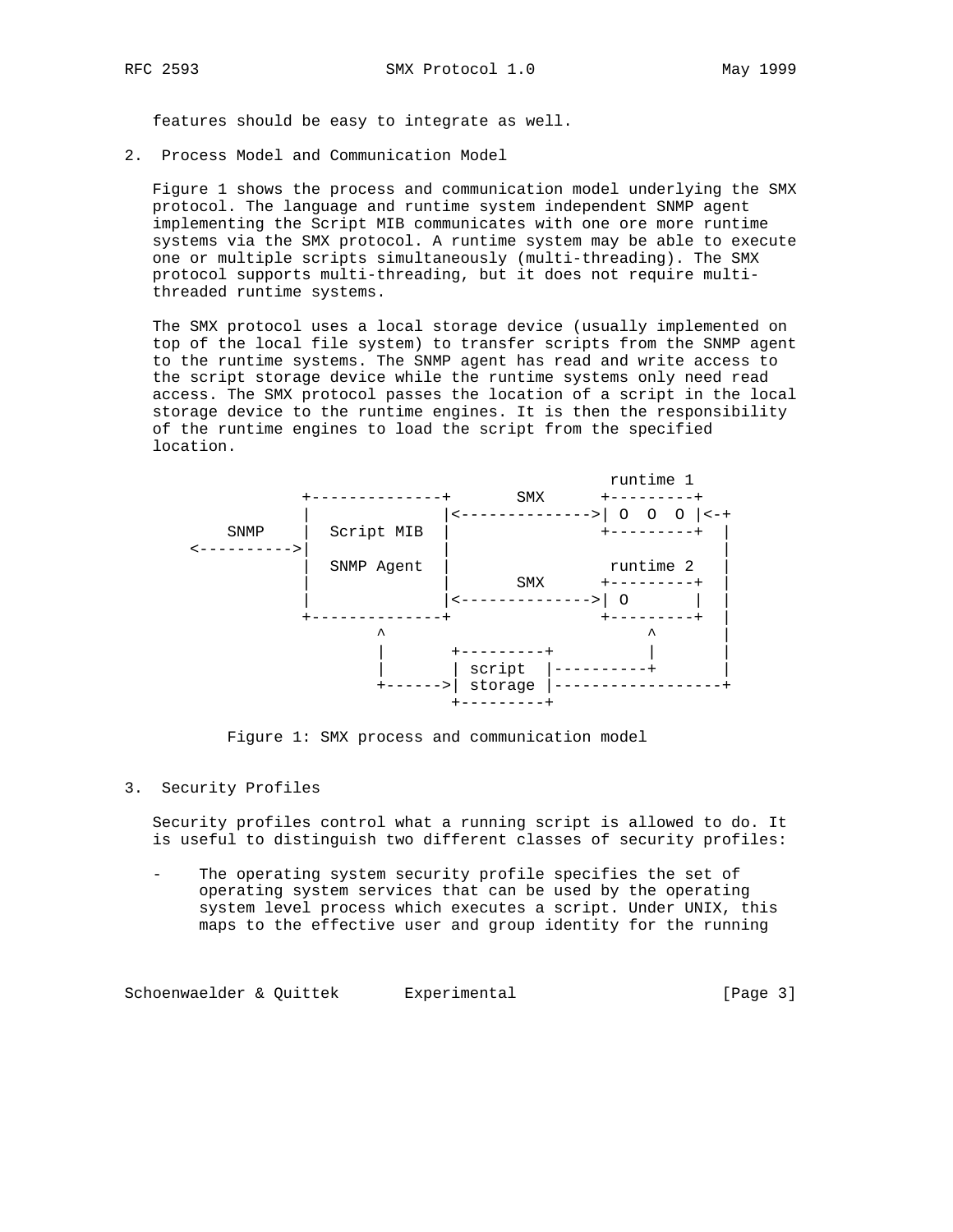process. In addition, many UNIX versions allow to set other resource limits, such as the number of open files or the maximum stack sizes. Another mechanism in UNIX is the chroot() system call which changes the file system root for a process. The chroot() mechanism can be used to prevent runtime systems from accessing any system files. It is suggested to make use of all applicable operating system security mechanism in order to protect the operating system from malicious scripts or runtime systems.

Secure runtime systems provide fine grained control over the set of services that can be used by a running script at a particular point during script execution. A runtime security profile specifying fine grained access control is runtime system dependent. For a Java virtual machine, the runtime security profile is interpreted by the SecurityManager and ClassLoader classes[4]. For Tcl, the runtime security profile maps to the interpreter's security profile [5].

 The SMX protocol allows to execute scripts under different operating system profiles and runtime system profiles. Multiple operating system security profiles are realized by using multiple runtime systems which execute in operating system processes with different security profiles. Multiple runtime security profiles are supported by passing a security profile name to a runtime system during script invocation.

 The Script MIB does not define how operating system or runtime system security profiles are identified. This memo suggests that the smLaunchOwner is mapped to an operating system security profile and a runtime system security profile when a script is started.

4. Start of Runtime Systems and Connection Establishment

 The SNMP agent starts runtime systems based on the static properties of the runtime system (multi-threaded or single-threaded) and the operating system security profiles. Starting a new runtime system requires to create a process environment which matches the operating system security profile.

 The SNMP agent initially passes information to the runtime system by means of environment variables. The information is needed to establish a trusted communication channel between the SNMP agent and a runtime system.

 The SNMP agent first creates a listening TCP socket which accepts connections from runtime systems. It is the responsibility of the runtime system to establish a connection to this TCP socket once it

Schoenwaelder & Quittek Experimental Change 4]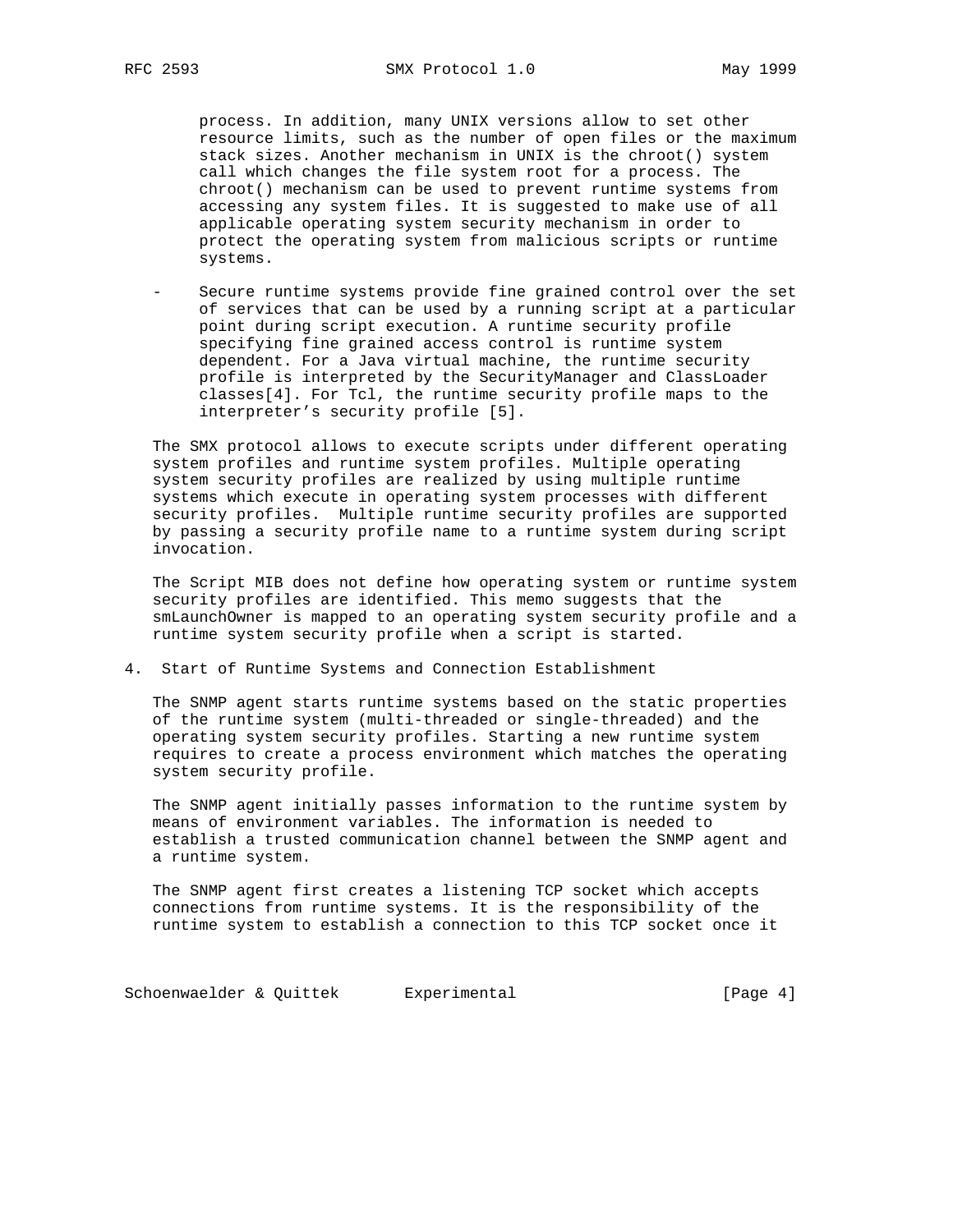has been started. The port number of the listening TCP socket is passed from the SNMP agent to the runtime system in the environment variable SMX\_PORT.

 The SNMP agent must ensure that only authorized runtime systems establish a connection to the listening TCP socket. The following rules are used for this purpose:

- The TCP connection must originate from the local host.
- The SNMP agent queries the runtime system for a security cookie and closes the TCP connection if no valid response is received within a given time interval. The security cookie is a random number generated by the SNMP agent and passed to the runtime system as part of its environment. The cookie is found in the environment variable SMX\_COOKIE.

 The security assumption here is that access to the process environment is protected by the operating system.

 Alternate transports (e.g. UNIX domain sockets) are possible but not defined at this point in time. The reason to choose TCP as the transport protocol for SMX was that TCP is supported by all potential runtime systems, while other transports are not universally available.

5. SMX Messages

 The message formats described below are defined using the Augmented BNF (ABNF) defined in RFC 2234 [6]. The definitions for 'ALPHA', 'DIGIT', 'HEXDIG', 'WSP', 'CRLF', 'CR', 'LF', 'HTAB', 'VCHAR' and 'DQUOTE' are imported from appendix A of RFC 2234 and not repeated here.

5.1. Common Definitions

 The following ABNF definitions are used in subsequent sections to define the SMX protocol messages.

| Zero      | $=$ $\frac{8 \times 30}{ }$                 | ; the ASCII character '0'           |
|-----------|---------------------------------------------|-------------------------------------|
| AlNum     | $=$ DIGIT / ALPHA / $\&$ x2D-2F             | ; digits, alphas plus '-', '.', '/' |
|           | OuotedString = DOUOTE *(VCHAR / WSP) DOUOTE |                                     |
| HexString | $= 1$ * (HEXDIG HEXDIG)                     |                                     |

Schoenwaelder & Quittek Experimental [Page 5]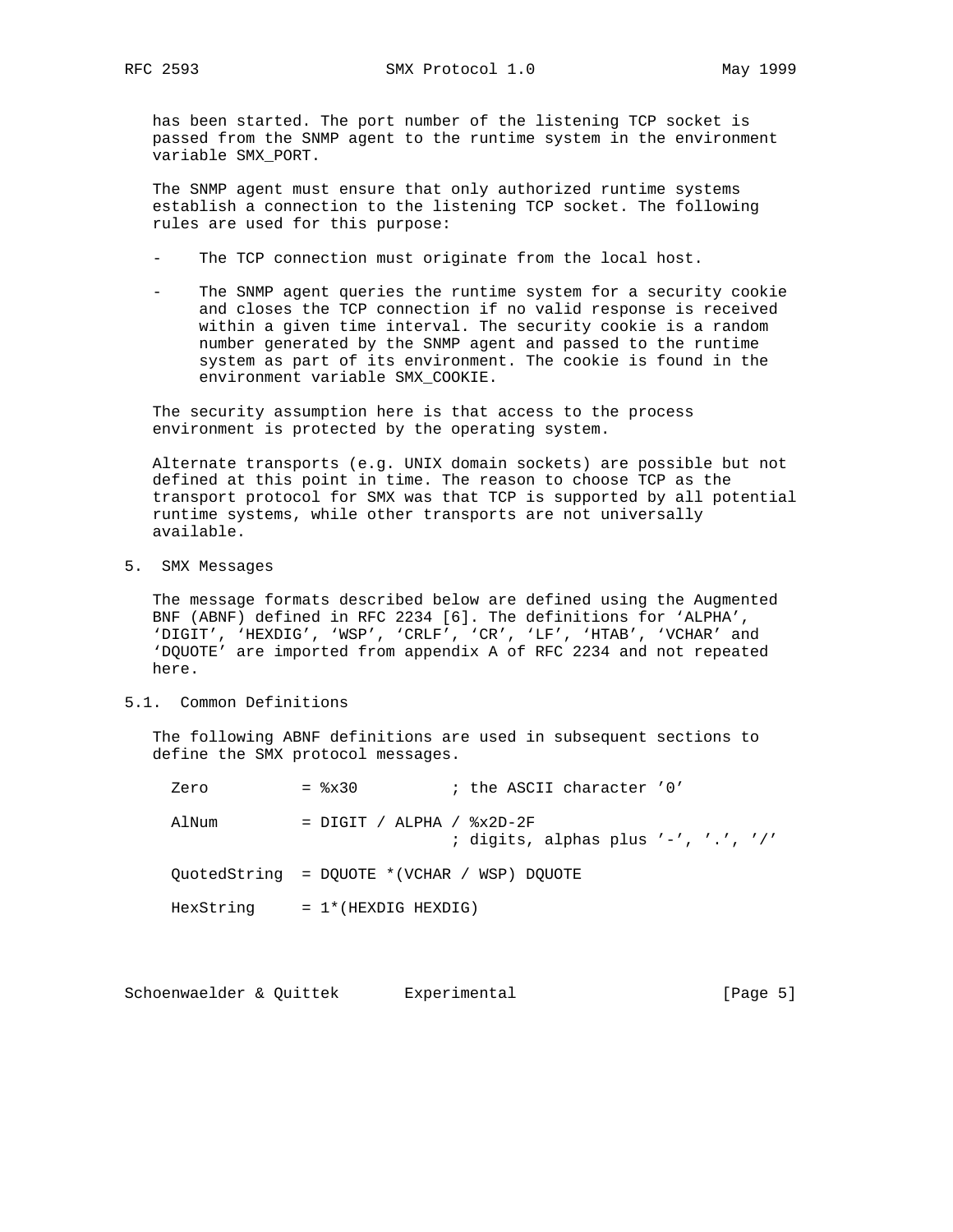RFC 2593 SMX Protocol 1.0 May 1999

| Id                                                                                                       | $= 1*DTGIT$                                                                                                                      | ; identifier for an SMX transaction                                                                                                                                                                                                                                                                                 |
|----------------------------------------------------------------------------------------------------------|----------------------------------------------------------------------------------------------------------------------------------|---------------------------------------------------------------------------------------------------------------------------------------------------------------------------------------------------------------------------------------------------------------------------------------------------------------------|
| Script                                                                                                   |                                                                                                                                  | = QuotedString ; script file name                                                                                                                                                                                                                                                                                   |
| RunId                                                                                                    | $= 1*DTGIT$                                                                                                                      | ; globally unique identifier for a<br>; running script (note, smRunIndex<br>; is only unique for a smLaunchOwner,<br>; smLaunchName pair)                                                                                                                                                                           |
| Profile                                                                                                  | $= 1*$ AlNum                                                                                                                     | ; security profile name                                                                                                                                                                                                                                                                                             |
| RunState<br>RunState<br>RunState<br>RunState<br>RunState<br>RunState<br>RunState                         | "1"<br>$=$ $-$<br>$=$ / $"2"$<br>$= / 3$ "<br>$= 7$ "4"<br>$= / 15$<br>$=$ / $"6"$<br>$=$ / $"7"$                                | ; smRunState 'initializing'<br>; smRunState 'executing'<br>; smRunState 'suspending'<br>; smRunState 'suspended'<br>; smRunState 'resuming'<br>; smRunState 'aborting'<br>; smRunState 'terminated'                                                                                                                 |
| ExitCode<br>ExitCode<br>ExitCode<br>ExitCode<br>ExitCode<br>ExitCode<br>ExitCode<br>ExitCode<br>ExitCode | "1"<br>$=$<br>$=$ / $"2"$<br>$= 7 \times 3$ "<br>$=$ / $"4"$<br>$= / 15$<br>$= 7$ "6"<br>$=$ / $"7"$<br>$=$ / $"8"$<br>$= /$ "9" | ; smRunExitCode 'noError'<br>; smRunExitCode 'halted'<br>; smRunExitCode 'lifeTimeExceeded'<br>; smRunExitCode 'noResourcesLeft'<br>; smRunExitCode 'languageError'<br>; smRunExitCode 'runtimeError'<br>; smRunExitCode 'invalidArgument'<br>; smRunExitCode 'securityViolation'<br>; smRunExitCode 'genericError' |
| Cookie<br>Version                                                                                        | = HexString                                                                                                                      | ; authentication cookie                                                                                                                                                                                                                                                                                             |
| Argument                                                                                                 | $= "SMX/1.0"$<br>= HexString / QuotedString                                                                                      | ; current version of the SMX protocol<br>; see smRunArgument                                                                                                                                                                                                                                                        |
| Result                                                                                                   | = HexString / QuotedString                                                                                                       | ; see smRunResult                                                                                                                                                                                                                                                                                                   |
| ErrorMsq                                                                                                 | = HexString / QuotedString                                                                                                       | ; see smRunError                                                                                                                                                                                                                                                                                                    |

 The definition of QuotedString requires further explanation. A quoted string may contain special character sequences, all starting with the backslash character (%x5C). The interpretation of these sequences is as follows:

Schoenwaelder & Quittek Experimental (Page 6)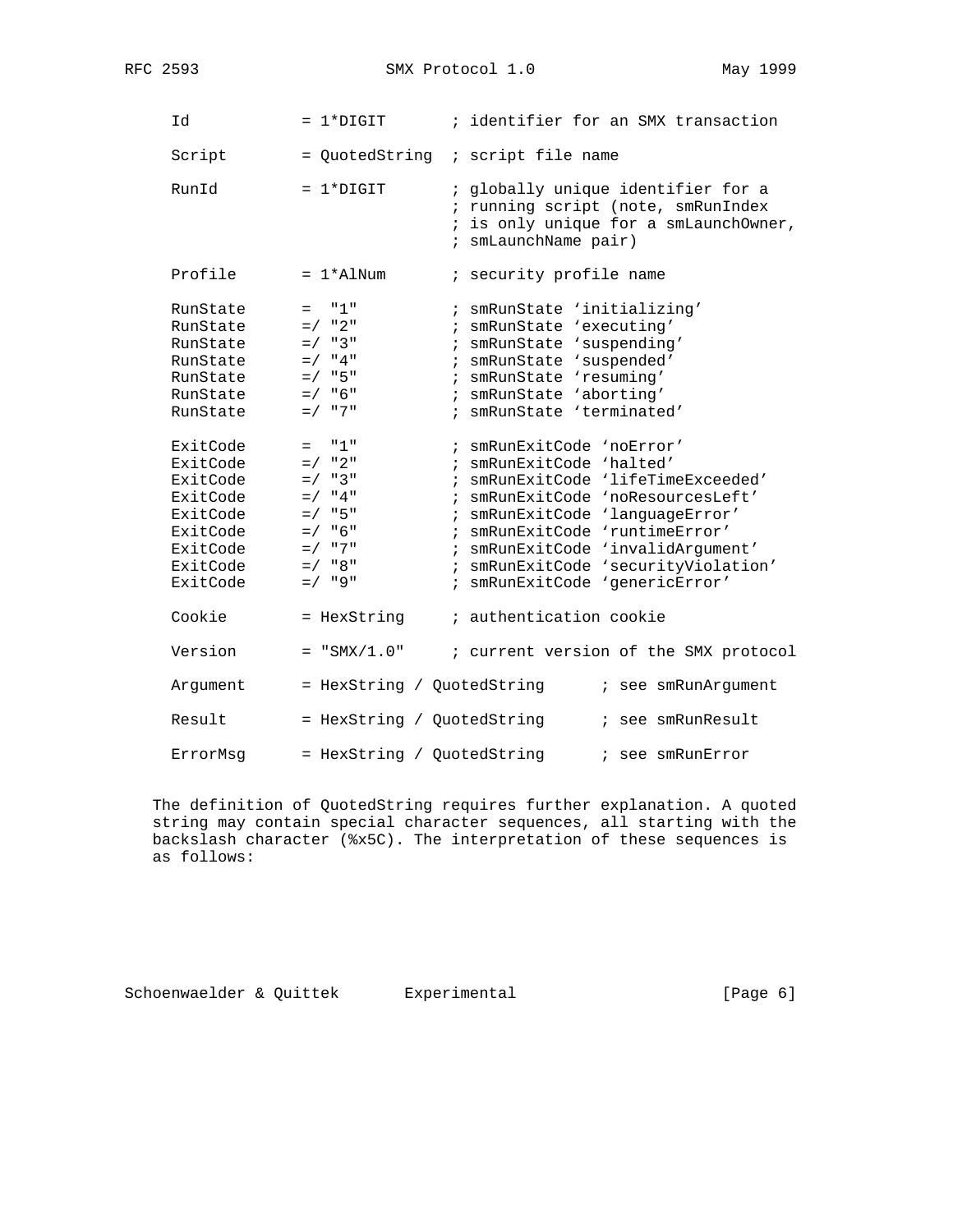| $\sqrt{2}$ | backslash character              | $($ ' $8x5C'$ ) |
|------------|----------------------------------|-----------------|
| $'$ \t '   | tab character                    | ( 'HTAB' )      |
| $\ln$      | newline character                | ( 'LF' )        |
| $'$ \r'    | carriage-return character ('CR') |                 |

'\"' quote character ('DQUOTE')

 In all other cases not listed above, the backslash is dropped and the following character is treated as an ordinary character. 'Argument' and 'Result' is either a QuotedString or a HexString. The Script MIB defines script arguments and results as arbitrary octet strings. The SMX protocol supports a binary and a human readable representation since it is likely that printable argument and result strings will be used frequently. However, an implementation must be able to handle both formats in order to be compliant with the Script MIB.

 The 'Cookie' is a HexString which does not carry any semantics other than being a random sequence of bytes. It is therefore not necessary to have a human readable representation.

5.2. Commands

 The following ABNF definitions define the set of SMX commands which can be sent from the SNMP agent to a runtime system.

 Command = "hello" WSP Id CRLF Command =/ "start" WSP Id WSP RunId WSP Script WSP Profile WSP Argument CRLF Command =/ "suspend" WSP Id WSP RunId CRLF Command =/ "resume" WSP Id WSP RunId CRLF Command =/ "abort" WSP Id WSP RunId CRLF Command =/ "status" WSP Id WSP RunId CRLF

 The 'hello' command is always the first command sent over a SMX connection. It is used to identify and authenticate the runtime system. The 'start' command starts the execution of a script. The 'suspend', 'resume' and 'abort' commands can be used to change the status of a running script. The 'status' command is used to retrieve status information for a running script.

 There is no compile command. It is the responsibility of the SNMP agent to perform any compilation steps as needed before using the SMX 'start' command. There is no SMX command to shutdown a runtime system. Closing the connection must be interpreted as a request to

Schoenwaelder & Quittek Experimental (Page 7)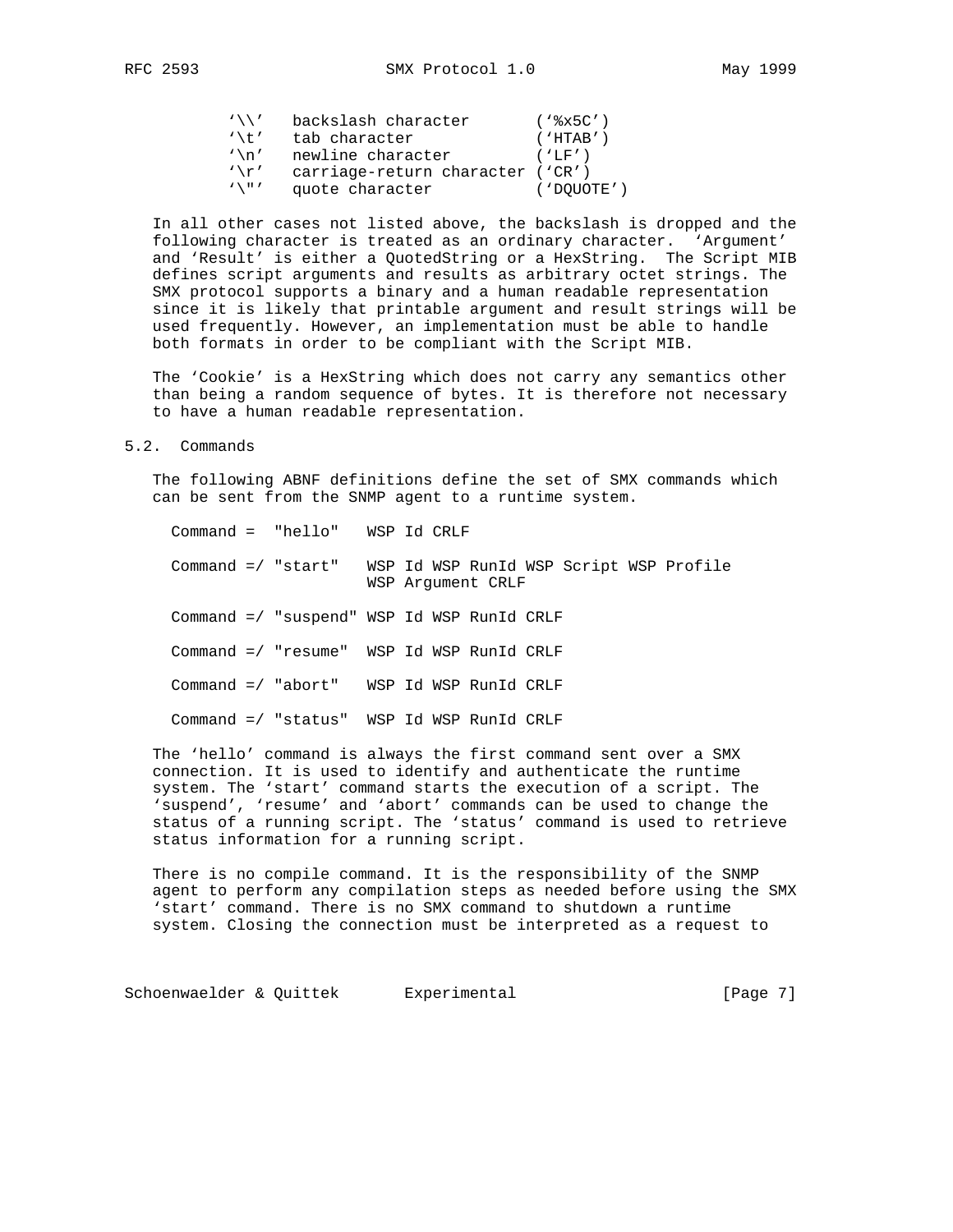RFC 2593 SMX Protocol 1.0 May 1999

 terminate all running scripts in that runtime system and to shutdown the runtime system.

5.3. Replies

 Every reply message starts with a three digit reply code and ends with 'CRLF'. The three digits in a reply code have a special meaning. The first digit identifies the class of a reply message. The following classes exist:

 1yz transient positive response 2yz permanent positive response 3yz transient negative response 4yz permanent negative response 5yz asynchronous notification

 The classes 1yz and 3yz are currently not used by SMX version 1.0. They are defined only for future SMX extensions.

 The second digit encodes the specific category. The following categories exist:

 x0z syntax errors that don't fit any other category x1z replies for commands targeted at the whole runtime system x2z replies for commands targeted at scripts x3z replies for commands targeted at running instances of scripts

 The third digit gives a finer gradation of meaning in each category specified by the second digit. Below is the ABNF definition of all reply messages and codes:

 Reply = "211" WSP Id WSP Version WSP Cookie CRLF ; identification of the ; runtime system Reply =/ "231" WSP Id WSP RunState CRLF ; status of a running script Reply =/ "232" WSP Id CRLF  $\quad$  ; abort of a running script Reply  $=$ / "401" WSP Id CRLF  $\qquad$  ; syntax error in command  $Reply$  =/ "402" WSP Id CRLF  $\quad$  ; unknown command Reply  $=$ / "421" WSP Id CRLF  $\quad$  ; unknown or illegal Script Reply  $=$ / "431" WSP Id CRLF  $\qquad$ ; unknown or illegal RunId

Schoenwaelder & Quittek Experimental (Page 8)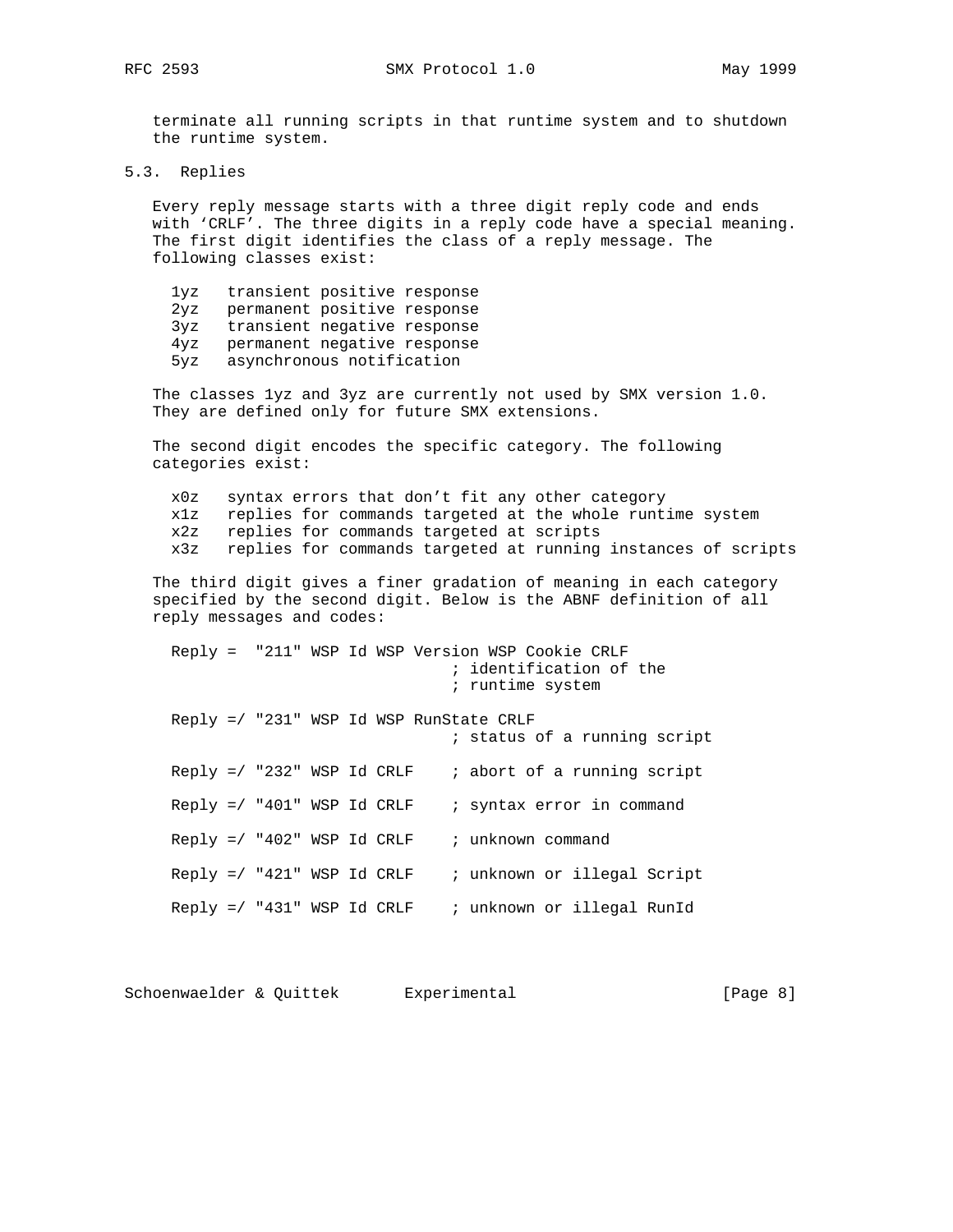Reply =/ "432" WSP Id CRLF ; unknown or illegal Profile Reply  $=$ / "433" WSP Id CRLF  $\qquad$  ; illegal Argument Reply  $=$ / "434" WSP Id CRLF  $\qquad$ ; unable to change the status of ; a running script Reply =/ "511" WSP Zero WSP QuotedString CRLF ; an arbitrary message send from ; the runtime system Reply =/ "531" WSP Zero WSP RunId WSP RunState CRLF ; asynchronous running script ; status change Reply =/ "532" WSP Zero WSP RunId WSP RunState WSP Result CRLF ; intermediate script result Reply =/ "533" WSP Zero WSP RunId WSP RunState WSP Result CRLF ; intermediate script result that ; trigger an event report Reply =/ "534" WSP Zero WSP RunId WSP Result CRLF ; normal script termination Reply =/ "535" WSP Zero WSP RunId WSP ExitCode WSP ErrorMsg CRLF ; abnormal script termination.

6. Elements of Procedure

 This section describes in detail the processing steps performed by the SNMP agent and the runtime system with regard to the SMX protocol.

6.1. SMX Message Processing on the Runtime Systems

 This section describes the processing of SMX command messages by a runtime engine and the conditions under which asynchronous notifications are generated.

When the runtime system receives a message, it first tries to recognize a command consisting of the command string and the transaction identifier. If the runtime system is not able to extract both the command string and the transaction identifier, then the message is discarded. An asynchronous '511' reply may be generated in this case. Otherwise, the command string is checked to be valid, i.e. to be one of the strings 'hello', 'start', 'suspend', 'resume', 'abort', or 'status'. If the string is invalid, a '402' reply is

Schoenwaelder & Quittek Experimental (Page 9)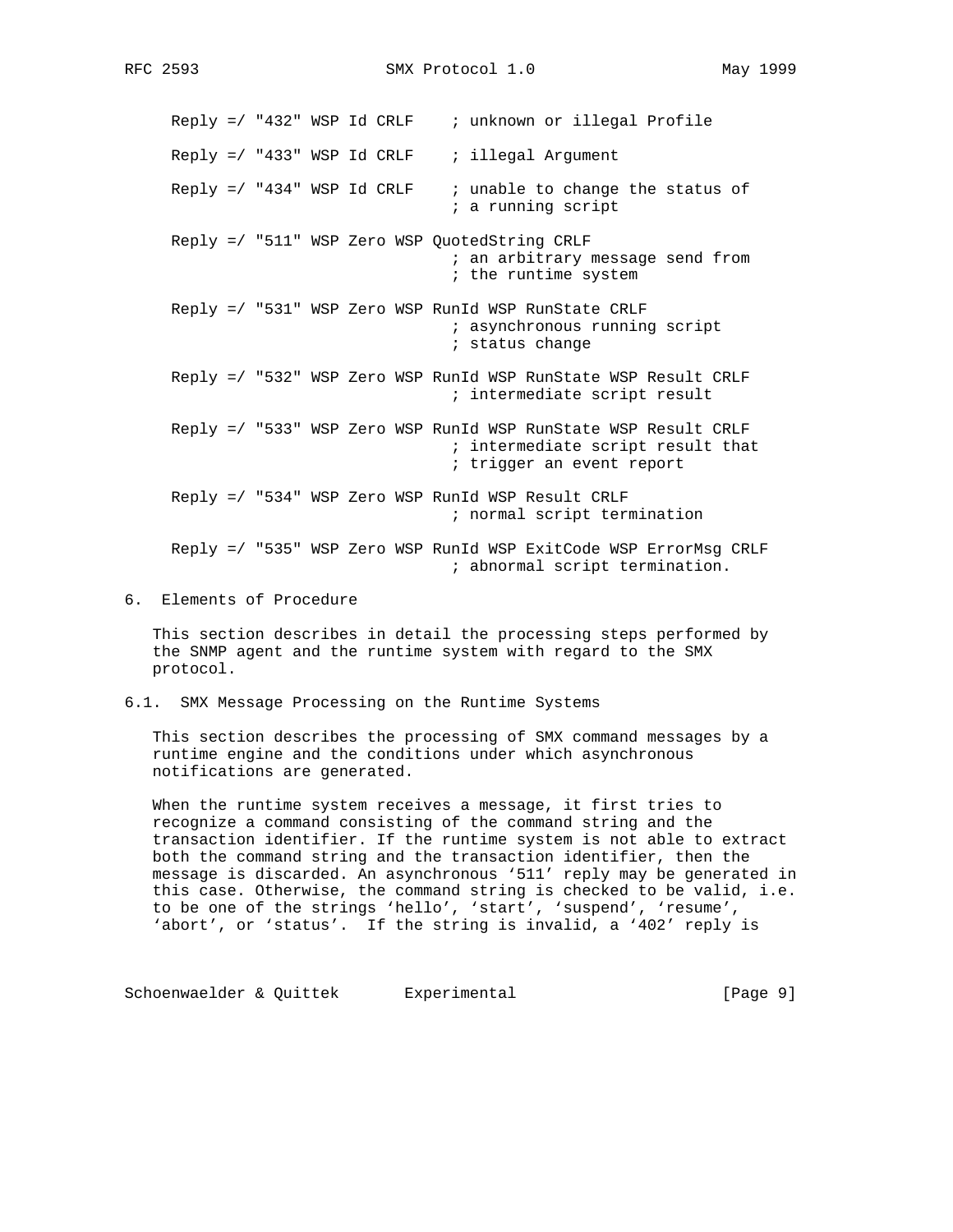sent and processing of the message stops. If a valid command has been detected, further processing of the message depends on the command as described below.

 The command specific processing describes several possible syntax errors for which specific reply messages are generated. If the runtime engine detects any syntax error which is not explicitely mentioned or which cannot be identified uniquely, a generic '401' reply is sent indicating that the command cannot be executed.

6.1.1. Processing the 'hello' Command

 When the runtime system receives a 'hello' command, it processes it as follows:

- 1. The runtime system obtains the security cookie from its process environment.
- 2. The runtime system sends a '211' reply containing the security cookie.
- 6.1.2. Processing the 'start' Command

 When the runtime system receives a 'start' command, it processes it as follows:

- 1. The syntax of the arguments of the 'start' command is checked. The following four checks must be made:
	- (a) The syntax of the 'RunId' parameter is checked and a '431' reply is sent if any syntax error is detected.
	- (b) The syntax of the 'Script' parameter is checked and a '421' reply is sent if any syntax error is detected.
	- (c) The syntax of the 'Profile' parameter is checked and a '432' reply is sent if any syntax error is detected.
	- (d) If syntax of the 'Argument' parameter is checked and a '433' reply is sent if any syntax error is detected.
- 2. The runtime system checks whether the new 'RunId' is already in use. If yes, a '431' reply is sent and processing stops.
- 3. The runtime system checks whether the 'Script' parameter is the name of a file on the local storage device, that can be read. A '421' reply is sent and processing stops if the file does not exist or is not readable.

Schoenwaelder & Quittek Experimental (Page 10)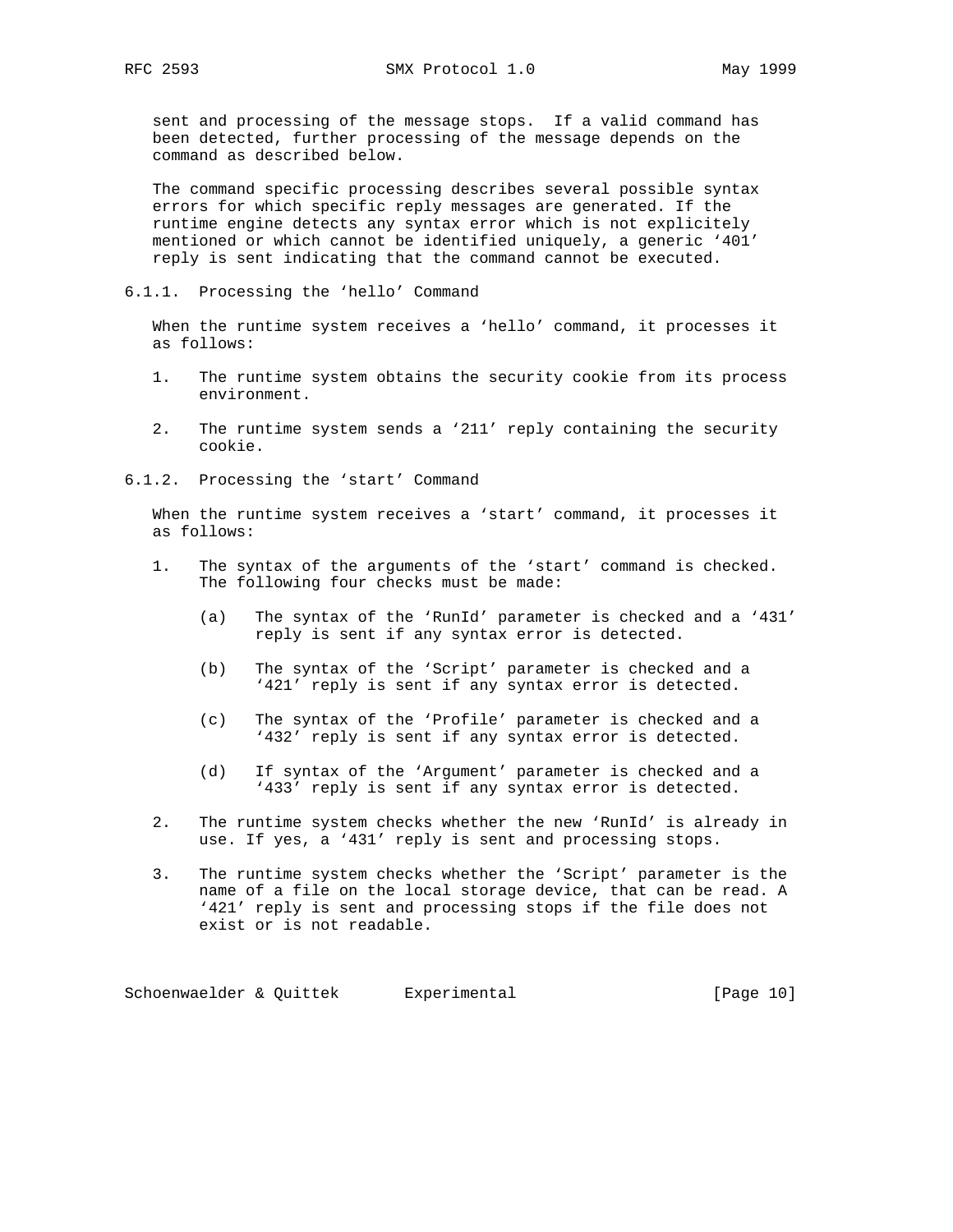RFC 2593 SMX Protocol 1.0 May 1999

- 4. The runtime system checks whether the security profile is known and sends a '432' reply and stops processing if not.
- 5. The runtime engine starts the script given by the script name. When the script has been started, a '231' reply is sent including the current run state.

 Processing of the 'start' command stops, when the script reaches the state 'running'. For each asynchronous state change of the running script, a '531' reply is sent. Processing of the 'start' command is also stopped if an error occurs before the state 'running' is reached. In this case, the run is aborted and a '535' reply is generated.

 If an 'abort' command or a 'suspend' command for the running script is received before processing of the 'start' command is complete, then the processing of the 'start' command may be stopped before the state 'running' is reached. In this case, the resulting status of the running script is given by the respective reply to the 'abort' or 'suspend' command, and no reply with the transaction identifier of the 'start' command is generated.

6.1.3. Processing the 'suspend' Command

 When the runtime system receives a 'suspend' command, it processes it as follows:

- 1. If there is a syntax error in the running script identifier or if there is no running script matching the identifier, a '431' reply is sent and processing of the command is stopped.
- 2. If the running script is already in the state 'suspended', a '231' reply is sent and processing of the command is stopped.
- 3. If the running script is in the state 'running', it is suspended and a '231' reply is sent after suspending. If suspending fails, a '434' reply is sent and processing of the command is stopped.
- 4. If the running script has not yet reached the state 'running' (the 'start' command still being processed), it may reach the state 'suspended' without having been in the state 'running'. After reaching the state 'suspended', a '231' reply is sent.
- 5. If the running script is in any other state, a '434' reply is sent.

Schoenwaelder & Quittek Experimental [Page 11]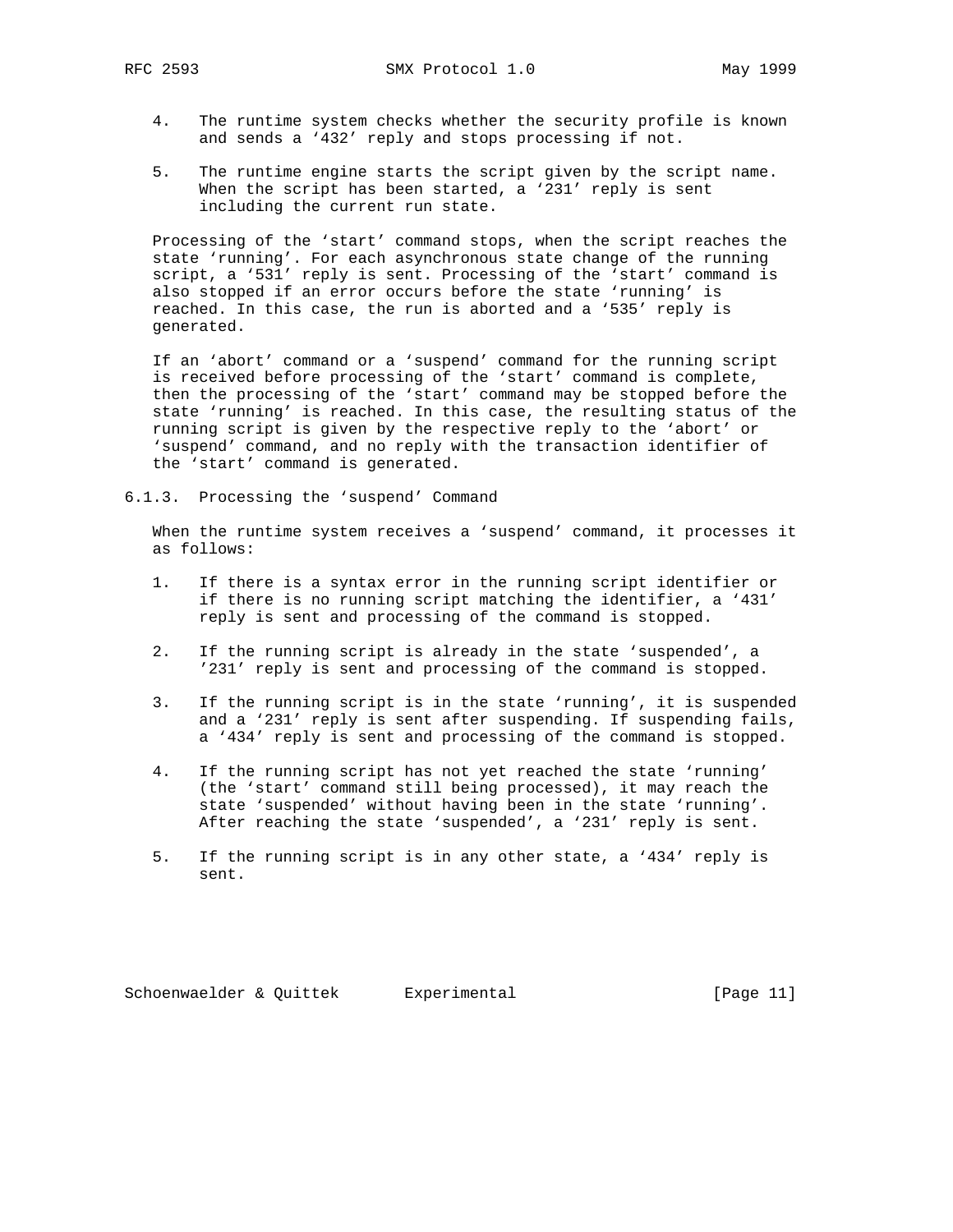#### 6.1.4. Processing the 'resume' Command

 When the runtime system receives a 'resume' command, it processes it as follows:

- 1. If there is a syntax error in the running script identifier or if there is no running script matching the identifier, a '431' reply is sent and processing of the command is stopped.
- 2. If the running script is already in the state 'running', a '231' reply is sent and processing of the command is stopped.
- 3. If the running script is in the state 'suspended', it is resumed and a '231' reply is sent after resuming. If resuming fails, a '434' reply is sent and processing of the command is stopped.
- 4. If the 'start' command is still being processed for the script, a '231' reply is sent when the state 'running' has been reached.
- 5. If the running script is in any other state, a '434' reply is sent.
- 6.1.5. Processing the 'abort' Command

 When the runtime system receives an 'abort' command, it processes it as follows:

- 1. If there is a syntax error in the running script identifier or if there is no running script matching the identifier, a '431' reply is sent and processing of the command is stopped.
- 2. If the running script is already aborted, a '232' reply is sent and processing of the command is stopped.
- 3. The running script is aborted and a '232' reply is sent after aborting. If aborting fails, a '434' reply is sent and processing is stopped.
- 6.1.6. Processing the 'status' Command

 When the runtime system receives a 'status' command, it processes it as follows:

- 1. If there is a syntax error in the running script identifier or if there is no running script matching the identifier, a '431' reply is sent and processing of the command is stopped.
- 2. The status of the script is obtained and a '231' reply is sent.

Schoenwaelder & Quittek Experimental (Page 12)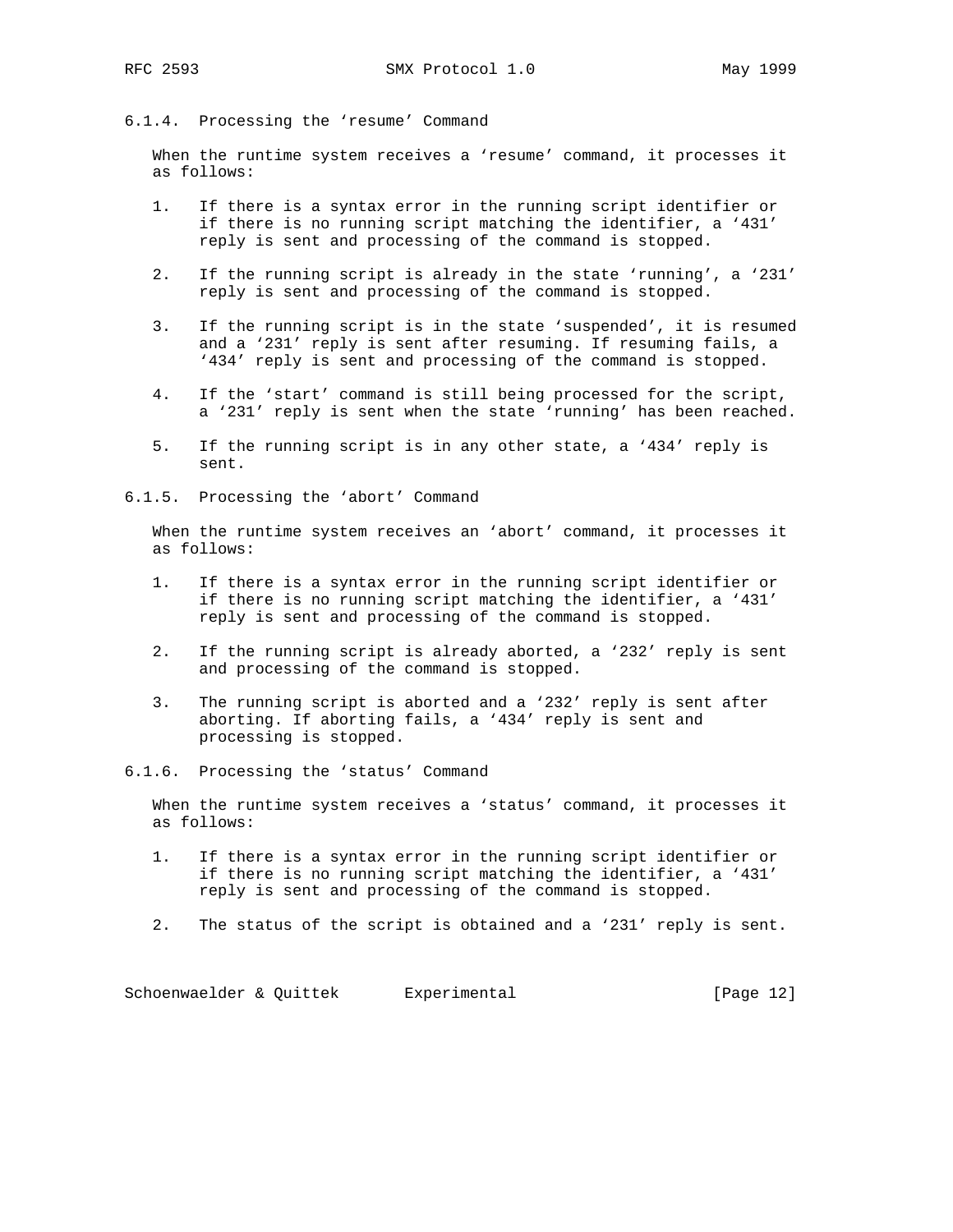# 6.1.7. Generation of Asynchronous Notifications

 The runtime system generates or may generate the following notifications:

- 1. If a change of the status of a running script is observed by the runtime system, a '531' reply is sent.
- 2. A '534' reply is sent if a running script terminates normally.
- 3. A '535' reply is sent if a running script terminates abnormally.
- 4. If a script generates an intermediate result, a '532' reply is sent.
- 5. If a script requests the generation of a 'smScriptResult' notification, a '533' reply is sent.
- 6. Besides the notifications mentioned above, the runtime system may generate arbitrary '511' replies, which are logged or displayed by the SNMP agent.
- 6.2. SMX Message Processing on the SNMP Agent

 This section describes the conditions under which an SNMP agent implementing the Script MIB generates SMX commands. It also describes how the SNMP agent processes replies to SMX commands.

6.2.1. Creating a Runtime System

 New runtime systems are started by the SNMP agent while processing set requests for a 'smLaunchStart' variable. The SNMP agent first searches for an already running runtime systems which matches the security profiles associated with the 'smLaunchStart' variable. If no suitable runtime system is available, a new runtime system is started by preparing the environment for the new runtime system and starting the executable for the runtime system in a new process which conforms to the operating system security profile. The SNMP agent prepares to accept a connection from the new runtime system. The 'smRunState' of all scripts that should be executed in this new runtime system is set to 'initializing'.

6.2.2. Generating the 'hello' Command

 The 'hello' command is generated once a connection request from a runtime system has been accepted. The SNMP agent sends the 'hello' command as defined in section 5.2. The SNMP agent then expects a reply from the runtime system within a reasonable timeout interval.

Schoenwaelder & Quittek Experimental (Page 13)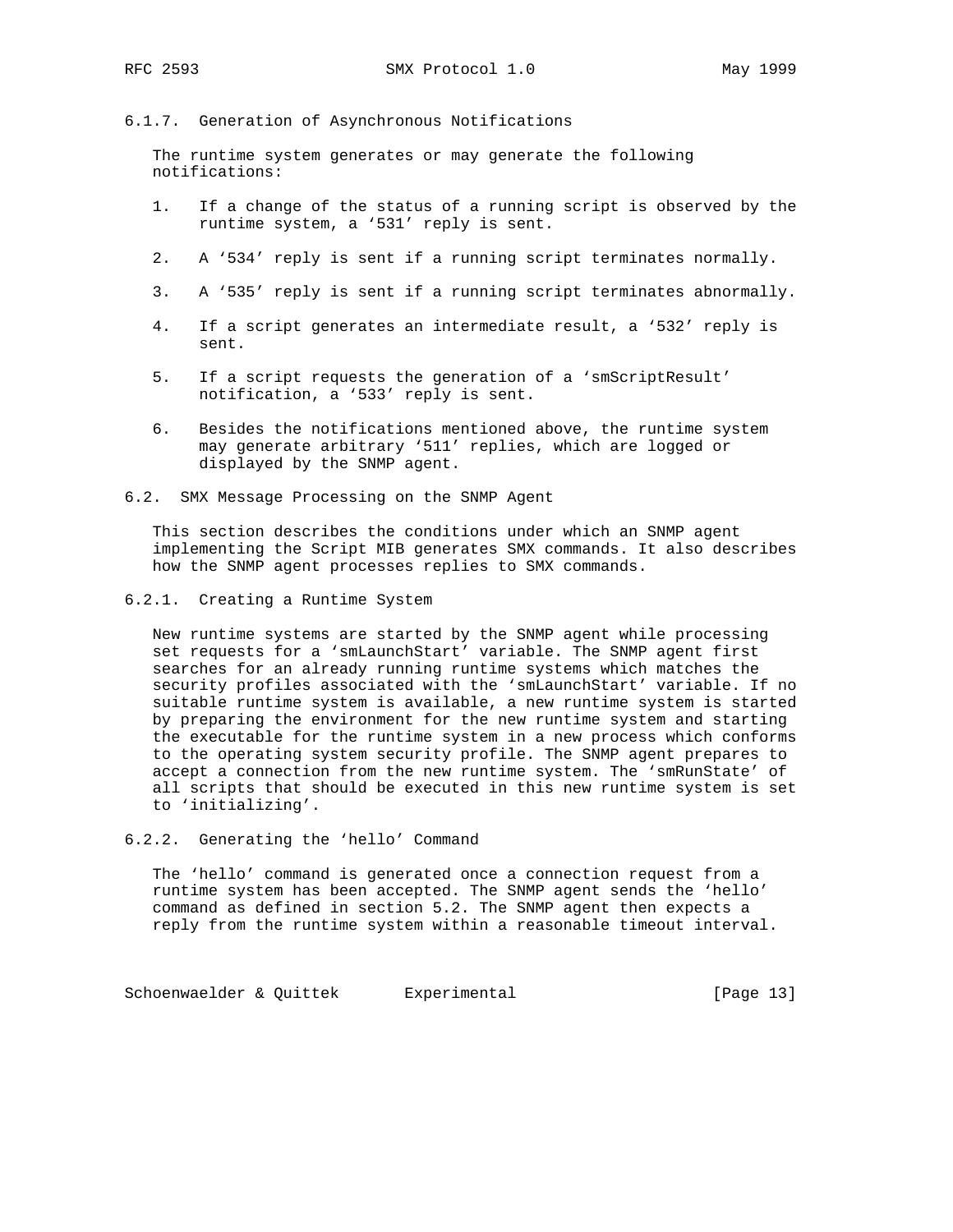- 1. If the timeout expires before the SNMP agent received a reply, then the connection is closed and all data associated with it is deleted. Any scripts that should be running in this runtime system are aborted, the 'smRunExitCode' is set to 'genericError' and 'smRunError' is modified to describe the error situation.
- 2. If the received message can not be analyzed because it does not have the required format, then the connection is closed and all data associated with it is deleted. Any scripts that should be running in this runtime system are aborted, the 'smRunExitCode' is set to 'genericError' and 'smRunError' is modified to describe the error situation.
- 3. If the received message is a '211' reply, then the 'Id' is checked whether it matches the 'Id' used in the 'hello' command. If the 'Id' matches, then the 'Version' is checked. If the 'Version' matches a supported SMX protocol version, then the 'Cookie' is checked whether it matches the cookie passed to the runtime system. If any of these tests fails, then the connection is closed and all data associated with this runtime system is deleted. Any scripts that should be running in this runtime system are aborted, the 'smRunExitCode' is set to 'genericError' and 'smRunError' is modified to describe the error situation.
- 4. Received messages are discarded if none of the previous rules applies.
- 6.2.3. Generating the 'start' Command

 The 'start' command is generated while processing set-requests for a 'smLaunchStart' variable. The 'start' command assumes that the SNMP agent already determined a runtime system suitable to execute the script associated with the 'smLaunchStart' variable. The SNMP agent sends the 'start' command as defined in section 5.2 to the selected runtime system. The SNMP agent then expects a reply from the runtime system within a reasonable timeout interval.

- 1. If the timeout expires before the SNMP agent received a reply, then the SNMP agent sends an 'abort' command to abort the running script and sets the 'smRunState' of the running script to 'terminated', the 'smRunExitCode' to 'genericError' and 'smRunError' is modified to describe the timeout situation.
- 2. If the received message can not be analyzed because it does not have the required format, then the message is ignored. The SNMP agent continues to wait for a valid reply message until the timeout expires.

Schoenwaelder & Quittek Experimental [Page 14]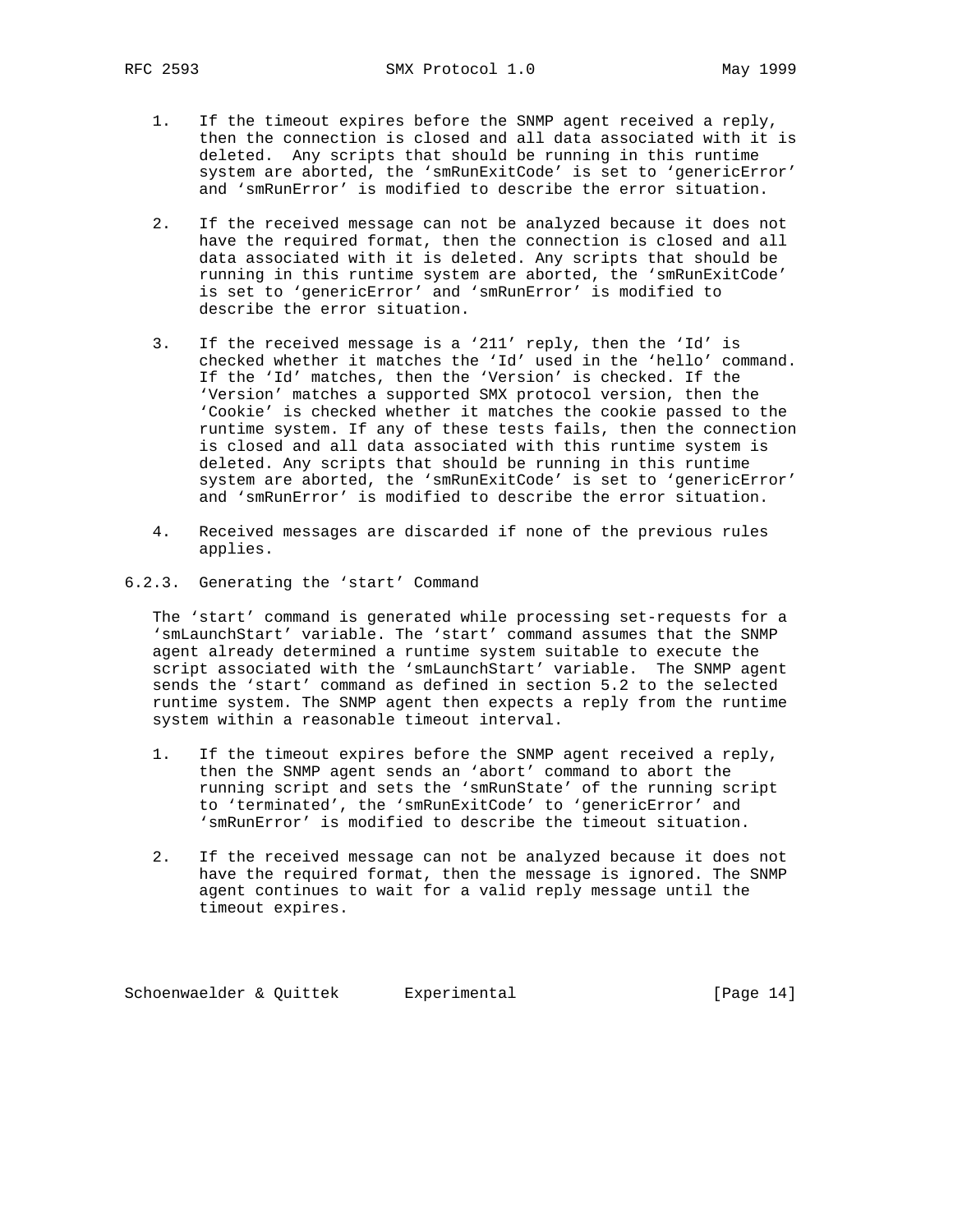- 3. If the received message is a '4yz' reply and the 'Id' matches the 'Id' of the 'start' command, then the SNMP agent assumes that the script can not be started. The 'smRunState' of the running script is set to 'terminated', the 'smRunExitCode' to 'genericError' and the 'smRunError' is modified to contain a message describing the error situation.
	- 4. If the received message is a '231' reply and the 'Id' matches the 'Id' of the 'start' command, then the 'smRunState' variable of the running script is updated.
	- 5. Received messages are discarded if none of the previous rules applies.
- 6.2.4. Generating the 'suspend' Command

 The 'suspend' command is generated while processing set-requests for the 'smLaunchControl' and 'smRunControl' variables which change the value to 'suspend'. The SNMP agent sets the 'smRunState' variable to 'suspending' and sends the 'suspend' command as defined in section 5.2. The SNMP agent then expects a reply from the runtime system within a reasonable timeout interval.

- 1. If the timeout expires before the SNMP agent received a reply, then the SNMP agent sends an 'abort' command to abort the running script and sets the 'smRunState' of the running script to 'terminated', the 'smRunExitCode' to 'genericError' and 'smRunError' is modified to describe the timeout situation.
	- 2. If the received message can not be analyzed because it does not have the required format, then the message is ignored. The SNMP agent continues to wait for a valid reply message until the timeout expires.
	- 3. If the received message is a '401', '402' or a '431' reply and the 'Id' matches the 'Id' of the 'suspend' command, then the runtime systems is assumed to not provide the suspend/resume capability and processing of the 'suspend' command stops.
	- 4. If the received message is a '231' reply and the 'Id' matches the 'Id' of the 'suspend' command, then the 'smRunState' variable of the running script is updated.
	- 5. Received messages are discarded if none of the previous rules applies.

Schoenwaelder & Quittek Experimental [Page 15]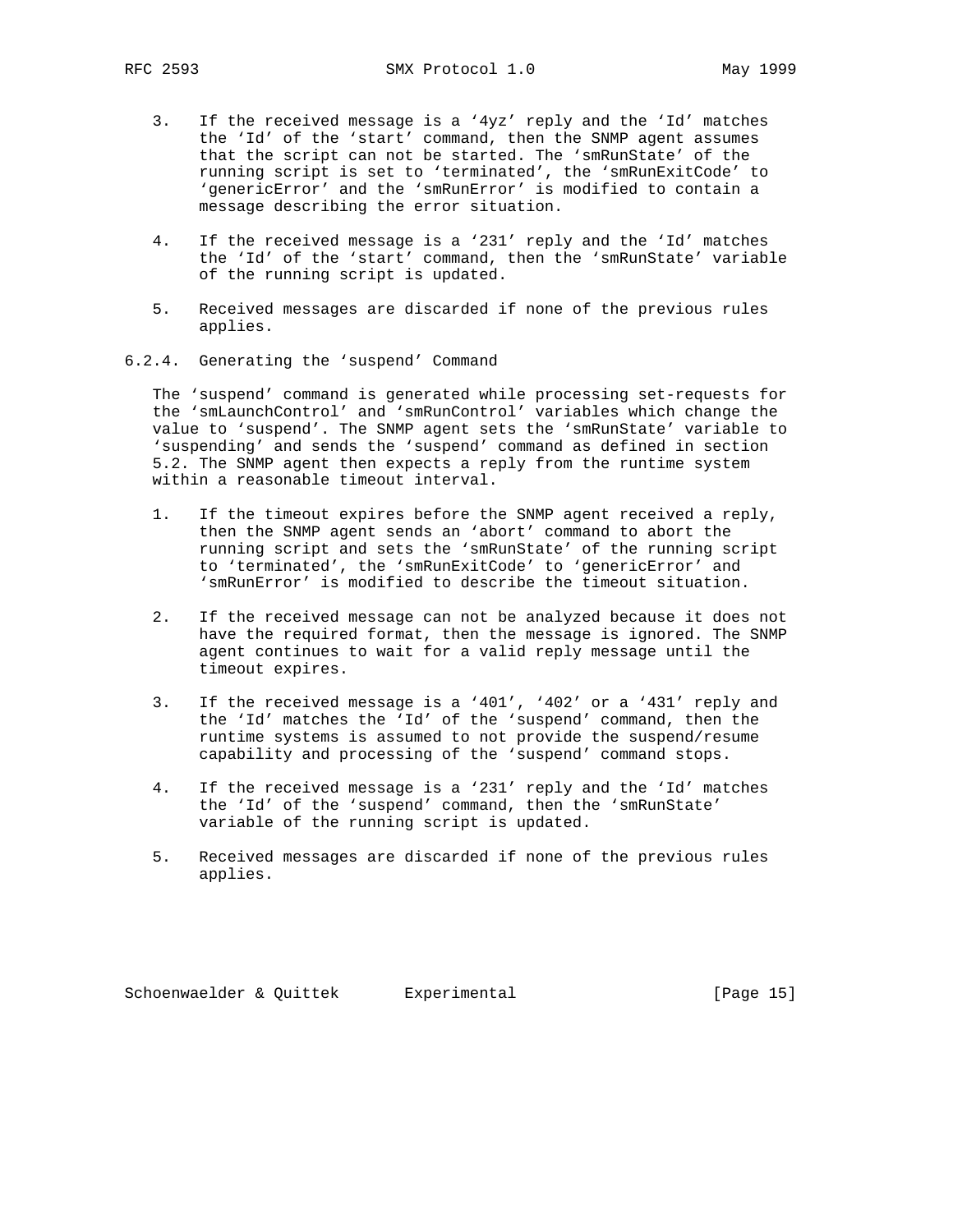### 6.2.5. Generating the 'resume' Command

 The 'resume' command is generated while processing set-requests for the 'smLaunchControl' and 'smRunControl' variables which change the value to 'resume'. The SNMP agent sets the 'smRunState' variable to 'resuming' and sends the 'resume' command as defined in section 5.2. The SNMP agent then expects a reply from the runtime system within a reasonable timeout interval.

- 1. If the timeout expires before the SNMP agent received a reply, then the SNMP agent sends an 'abort' command to abort the running script and sets the 'smRunState' of the running script to 'terminated', the 'smRunExitCode' to 'genericError' and 'smRunError' is modified to describe the timeout situation.
- 2. If the received message can not be analyzed because it does not have the required format, then the message is ignored. The SNMP agent continues to wait for a valid reply message until the timeout expires.
- 3. If the received message is a '401', '402' or a '431' reply and the 'Id' matches the 'Id' of the 'resume' command, then the runtime systems is assumed to not provide the suspend/resume capability and processing of the 'resume' command stops.
- 4. If the received message is a '231' reply and the 'Id' matches the 'Id' of the 'resume' command, then the 'smRunState' variable of the running script is updated.
- 5. Received messages are discarded if none of the previous rules applies.
- 6.2.6. Generating the 'abort' Command

 The 'abort' command is generated while processing set-requests for the 'smLaunchControl' and 'smRunControl' variables which change the value to 'abort'. In addition, the 'abort' command is also generated if the 'smRunLifeTime' variable reaches the value 0. The SNMP agent sends the 'abort' command as defined in section 5.2. The SNMP agent then expects a reply from the runtime system within a reasonable timeout interval.

 1. If the timeout expires before the SNMP agent received a reply, then the SNMP agent sets the 'smRunState' of the running script to 'terminated', the 'smRunExitCode' to 'genericError' and 'smRunError' is modified to describe the timeout situation.

Schoenwaelder & Quittek Experimental (Page 16)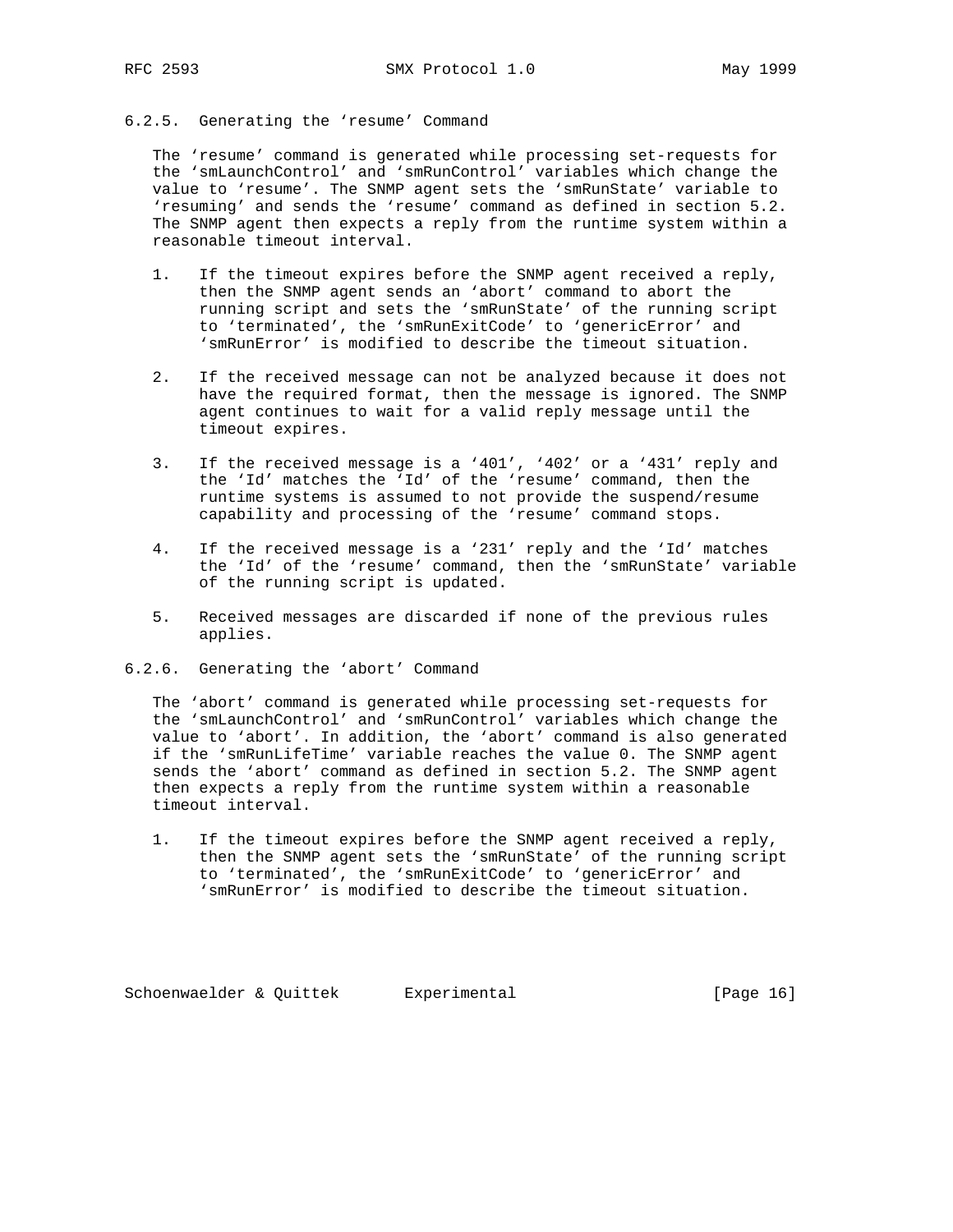- 2. If the received message can not be analyzed because it does not have the required format, then the message is ignored. The SNMP agent continues to wait for a valid reply message until the timeout expires.
- 3. If the received message is a '4yz' reply and the 'Id' matches the 'Id' of the 'abort' command, then the SNMP agent assumes that the script can not be aborted. The 'smRunState' of the running script is set to 'terminated', the 'smRunExitCode' to 'genericError' and the 'smRunResult' is modified to describe the error situation.
- 4. If the received message is a '232' reply and the 'Id' matches the 'Id' of the 'abort' command, then the 'smRunExitCode' variable of the terminated script is changed to either 'halted' (when processing a set-request for the 'smLaunchControl' and 'smRunControl' variables) or 'lifeTimeExceeded' (if the 'abort' command was generated because the 'smRunLifeTime' variable reached the value 0). The 'smRunState' variable is changed to the value 'terminated'.
- 5. Received messages are discarded if none of the previous rules applies.
- 6.2.7. Generating the 'status' Command

 The 'status' command is generated either periodically or on demand by the SNMP agent in order to retrieve status information from running scripts. The SNMP agent sends the 'status' command as defined in 5.2. The SNMP agent then expects a reply from the runtime system within a reasonable timeout interval.

- 1. If the timeout expires before the SNMP agent received a reply, then the SNMP agent sends an 'abort' command to abort the running script and sets the 'smRunState' of the running script to 'terminated', the 'smRunExitCode' to 'genericError' and 'smRunError' is modified to describe the timeout situation.
- 2. If the received message can not be analyzed because it does not have the required format, then the message is ignored. The SNMP agent continues to wait for a valid reply message until the timeout expires.
- 3. If the received message is a '4yz' reply and the 'Id' matches the 'Id' of the 'status' command, then the SNMP agent assumes that the script status can not be read, which is a fatal error condition. The SNMP agent sends an 'abort' command to abort the running script. The 'smRunState' of the running script is set to

Schoenwaelder & Quittek Experimental (Page 17)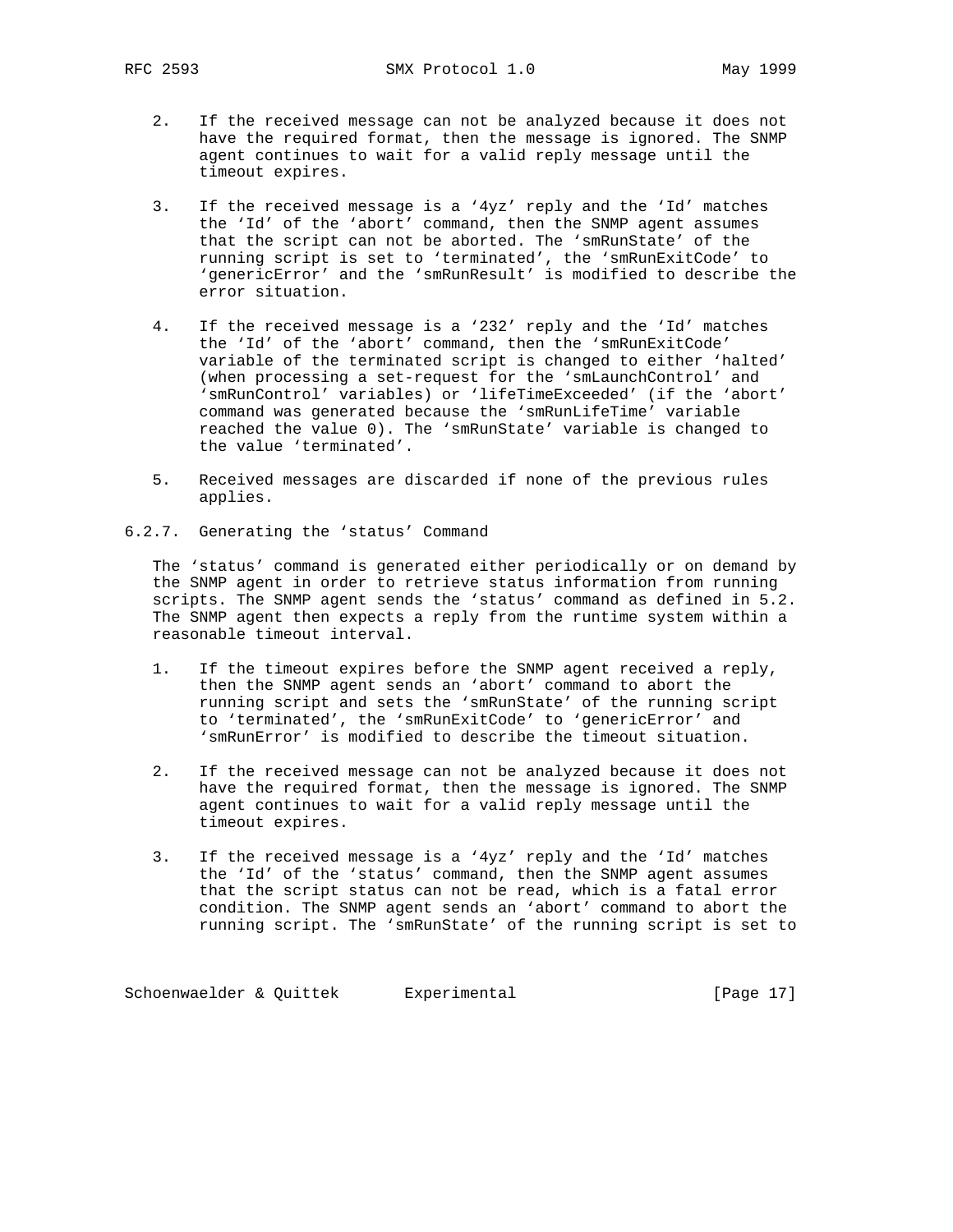'terminated', the 'smRunExitCode' to 'genericError' and the 'smRunError' is modified to describe the error situation.

- 4. If the received message is a '231' reply and the 'Id' matches the 'Id' of the 'status' command, then the 'smRunState' variable of the running script is updated.
- 5. Received messages are discarded if none of the previous rules applies.
- 6.2.8. Processing Asynchronous Notifications

 The runtime system can send asynchronous status change notifications. These '5yz' replies are processed as described below.

- 1. If the received message is a '511' reply, then the message is displayed or logged appropriately and processing stops.
- 2. If the received message is a '531' reply, then the SNMP agent checks whether a running script with the given 'RunId' exists in the runtime system. Processing of the notification stops if there is no running script with the 'RunId'. Otherwise, the 'smRunState' is updated.
- 3. If the received message is a '532' reply, then the SNMP agent checks whether a running script with the given 'RunId' exists in the runtime system. Processing of the notification stops if there is no running script with the 'RunId'. Otherwise, 'smRunState' and 'smRunResult' are updated.
- 4. If the received message is a '533' reply, then the SNMP agent checks whether a running script with the given 'RunId' exists in the runtime system. Processing of the notification stops if there is no running script with the 'RunId'. Otherwise, 'smRunState' and 'smRunResult' are updated and the 'smScriptResult' notification is generated.
- 5. If the received message is a '534' reply, then the SNMP agent checks whether a running script with the given 'RunId' exists in the runtime system. Processing stops if there is no running script with the 'RunId'. Otherwise, 'smExitCode' is set to 'noError', 'smRunState' is set to 'terminated' and 'smRunResult' is updated.
- 6. If the received message is a '535' reply, then the SNMP agent checks whether a running script with the given 'RunId' exists in the runtime system. Processing stops if there is no running script with the 'RunId'. Otherwise, 'smRunState' is set to

Schoenwaelder & Quittek Experimental (Page 18)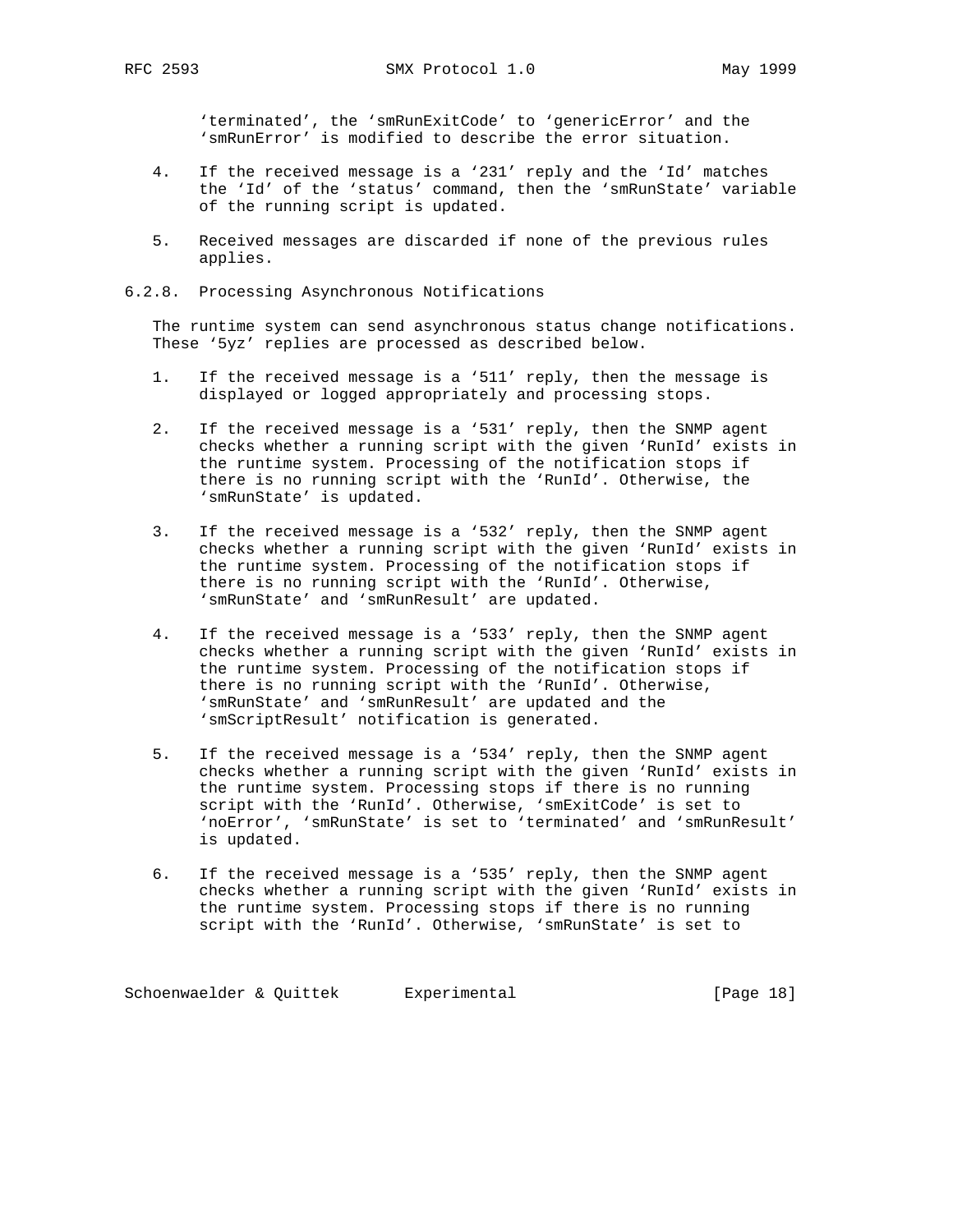'terminated' and 'smExitCode' and 'smRunError' are updated.

7. An Example SMX Message Flow

 Below is an example SMX message exchange. Messages send from the SNMP agent are marked with '>' while replies send from the runtime system are marked with '<'. Line terminators ('CRLF') are not shown in order to make the example more readable.

```
 > hello 1
 < 211 1 SMX/1.0 0AF0BAED6F877FBC
 > start 2 42 "/var/snmp/scripts/foo.jar" untrusted ""
 > start 5 44 "/var/snmp/scripts/bar.jar" trusted "www.ietf.org"
 < 231 2 2
 > start 12 48 "/var/snmp/scripts/foo.jar" funny ""
 < 231 5 2
 < 532 0 44 2 "waiting for response"
 > status 18 42
 > status 19 44
 < 432 12
 < 231 19 2
 < 231 18 2
 > hello 578
 < 211 578 SMX/1.0 0AF0BAED6F877FBC
 > suspend 581 42
 < 231 581 4
 < 534 0 44 "test completed"
 > abort 611 42
 < 232 611
```
8. Security Considerations

 The SMX protocol runs on top of a local TCP connection. Protocol messages never leave the local system. It is therefore not possible to attack the message exchanges if the underlying operating system protects local TCP connections from other users on the same machine.

 The only critical situation is the connection establishment phase. The rules defined in section 4 ensure that only local connections are accepted and that a runtime system has to identify itself with a security cookie generated by the SNMP agent and passed to the runtime system process as part of its environment. This rule ensures that scripts will only be executed on authorized runtime systems. This scheme relies on the protection of process environments by the operating system. Well maintained UNIX operating systems have this property.

Schoenwaelder & Quittek Experimental [Page 19]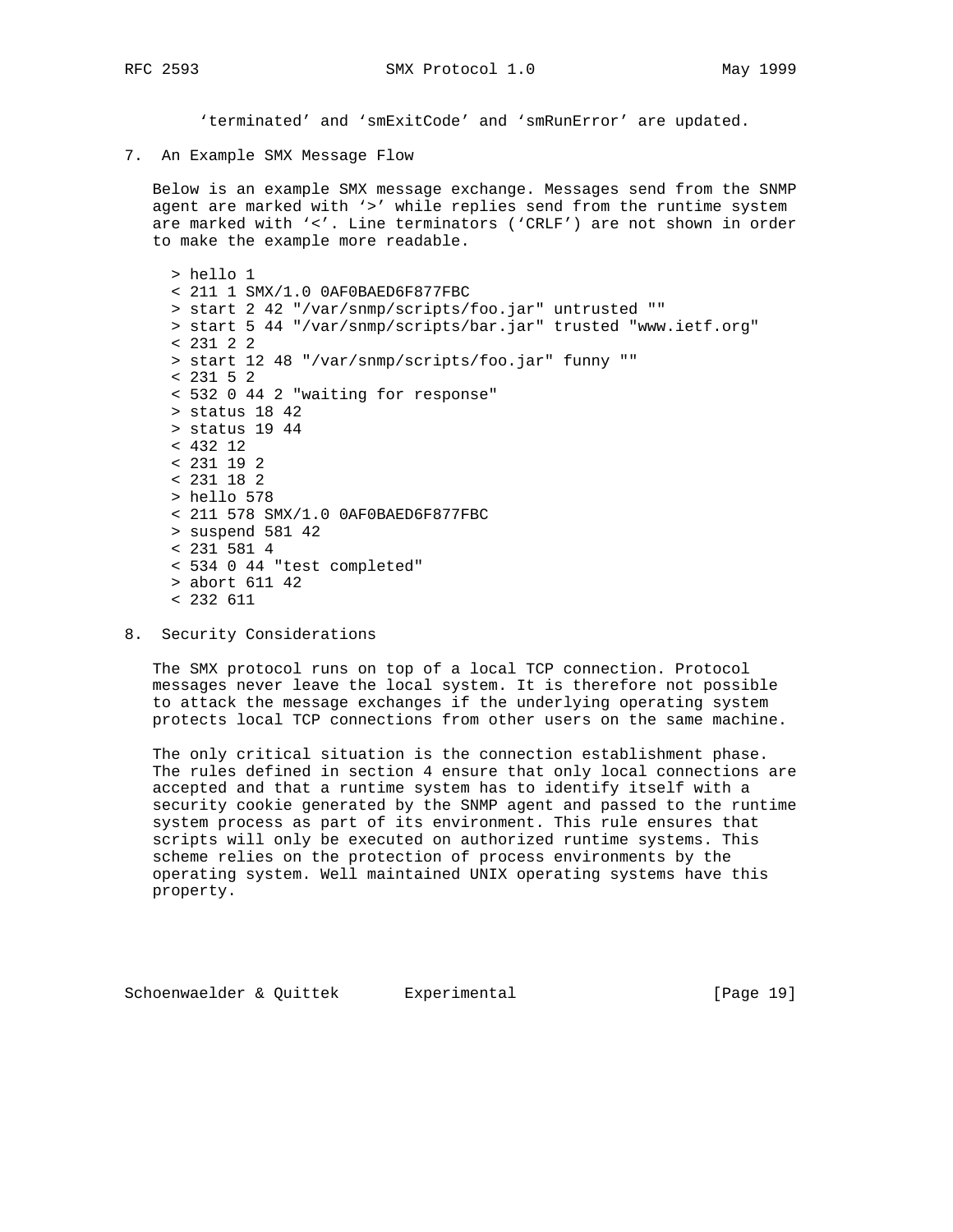The SMX protocol allows to execute script under different operating system and runtime system security profiles. The memo suggests to map the smLaunchOwner value to an operating system and a runtime system security profile. The operating system security profile is enforced by the operating system by setting up a proper process environment. The runtime security profile is enforced by a secure runtime system (e.g. the Java virtual machine or a safe Tcl interpreter) [7].

## 9. Acknowledgments

 The protocol described in this memo is the result of a joint project between the Technical University of Braunschweig and C&C Research Laboratories of NEC Europe Ltd. in Berlin. We would like to thank the following project members for their contributions to the initial design and the implementation of the protocol described in this memo:

| M. Bolz      | (TU Braunschweig) |
|--------------|-------------------|
| C. Kappler   | (NEC Europe Ltd.) |
| A. Kind      | (NEC Europe Ltd.) |
| S. Mertens   | (TU Braunschweig) |
| J. Nicklisch | (NEC Europe Ltd.) |

### 10. References

- [1] Levi, D. and J. Schoenwaelder, "Definitions of Managed Objects for the Delegation of Management Scripts", RFC 2592, May 1999.
- [2] Lindholm, T., and F. Yellin, "The Java Virtual Machine Specification", Addison Wesley, 1997.
- [3] J.K. Ousterhout, "Tcl and the Tk Toolkit", Addison Wesley, 1994.
- [4] Fritzinger, J.S., and M. Mueller, "Java Security", White Paper, Sun Microsystems, Inc., 1996.
- [5] Levy, J.Y., Demailly, L., Ousterhout, J.K., and B. Welch, "The Safe-Tcl Security Model", Proc. USENIX Annual Technical Conference, June 1998.
- [6] Crocker, D., and P. Overell, "Augmented BNF for Syntax Specifications: ABNF", RFC 2234, Internet Mail Consortium, Demon Internet Ltd., November 1997.
- [7] Schoenwaelder, J., and J. Quittek, "Secure Management by Delegation within the Internet Management", Proc. IFIP/IEEE International Symposium on Integrated Network Management '99, May 1999.

Schoenwaelder & Quittek Experimental (Page 20)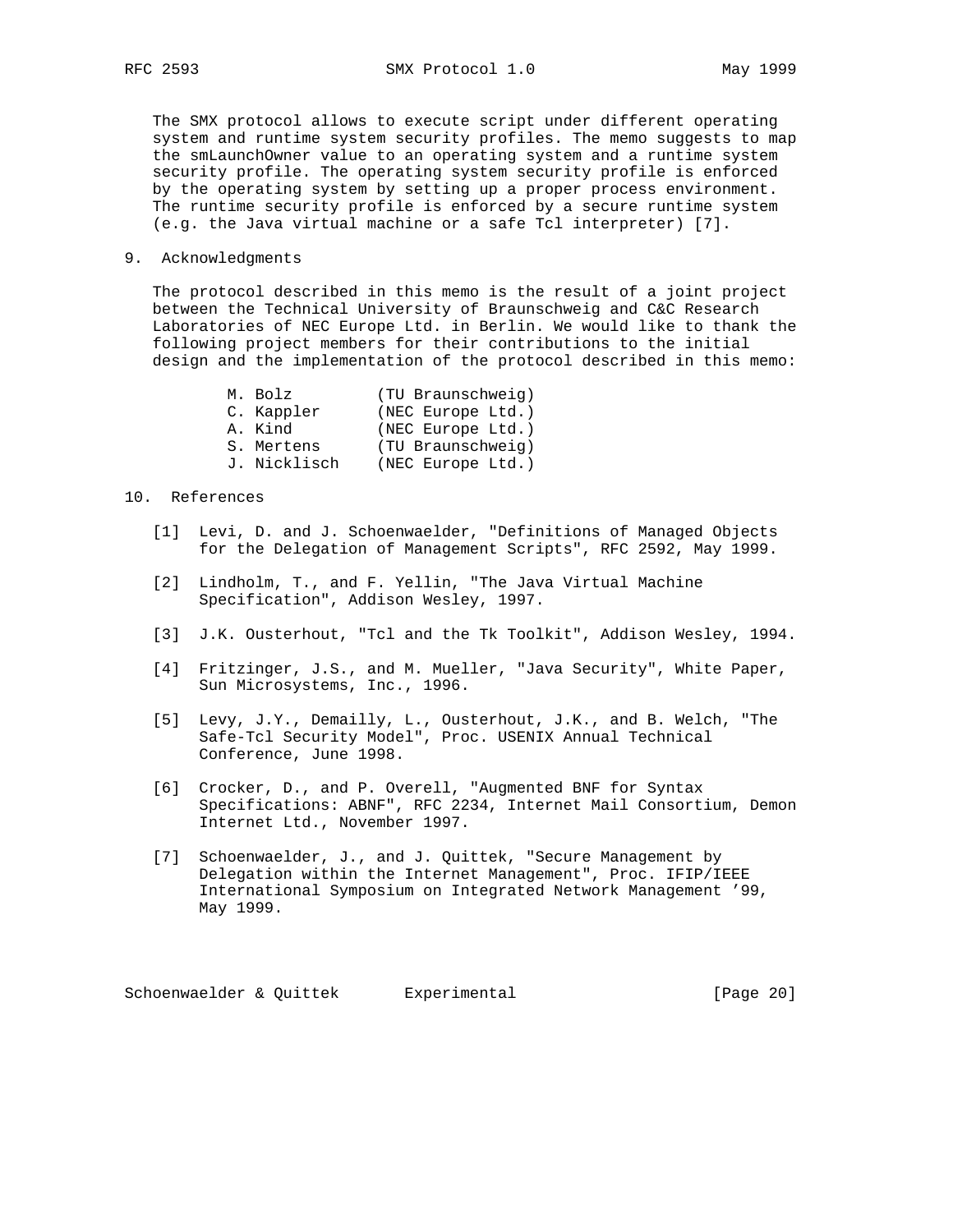11. Authors' Addresses

 Juergen Schoenwaelder TU Braunschweig Bueltenweg 74/75 38106 Braunschweig Germany

 Phone: +49 531 391-3283 EMail: schoenw@ibr.cs.tu-bs.de

 Juergen Quittek NEC Europe Ltd. C&C Research Laboratories Hardenbergplatz 2 10623 Berlin Germany

 Phone: +49 30 254230-19 EMail: quittek@ccrle.nec.de